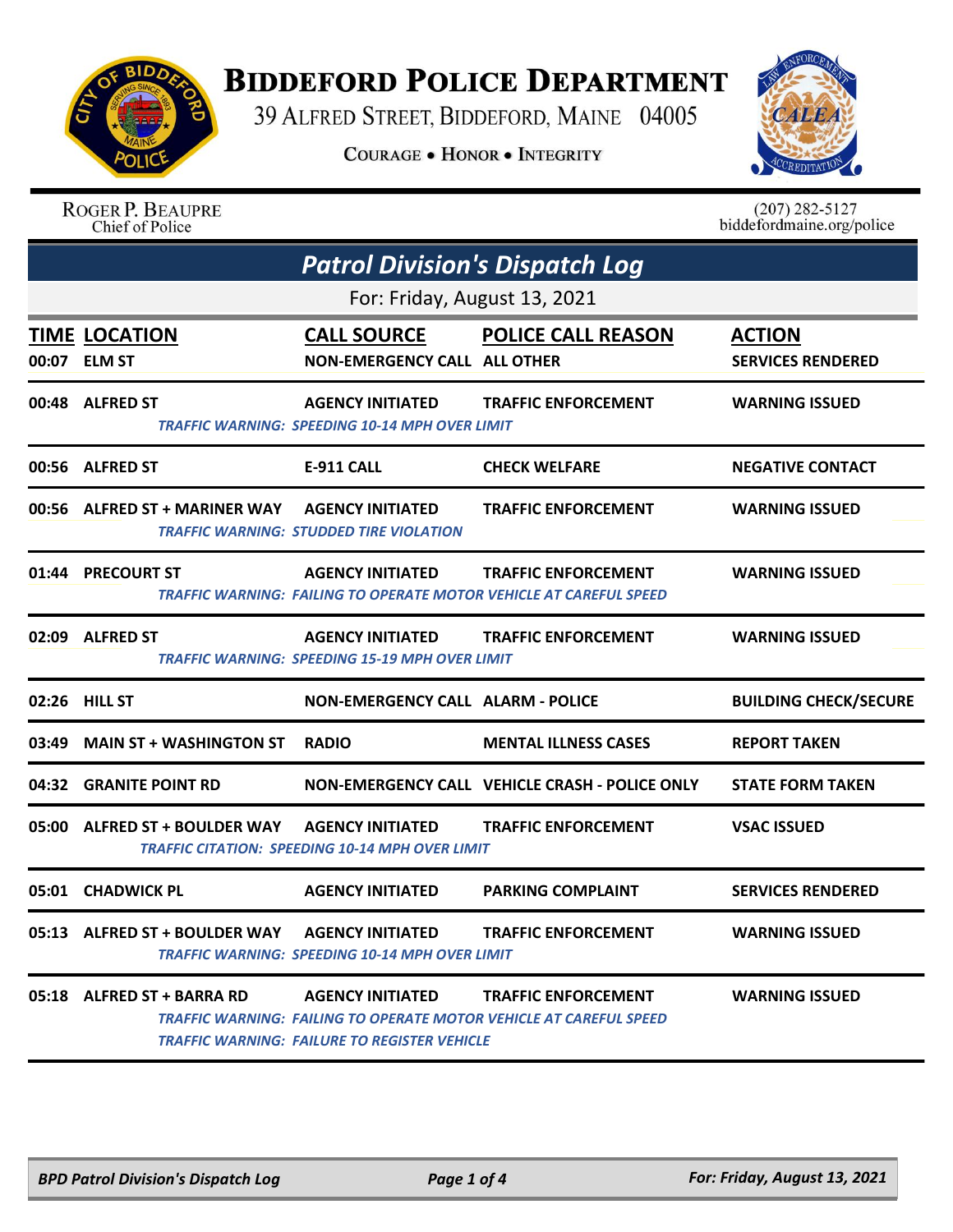| 05:54 PIERSONS LN<br><b>E-911 CALL</b><br><b>ARREST(S) MADE</b><br><b>DOMESTIC VIOLENCE ASSAULT</b><br>DEFENDANT: GILDAS GATORE  AGE: 28  RESIDENT OF: BIDDEFORD, ME<br><b>CHARGE: DOMESTIC VIOLENCE ASSAULT</b><br>NON-EMERGENCY CALL ARTICLES LOST/FOUND<br>06:18 GRAHAM ST<br><b>SERVICES RENDERED</b><br>07:24 EMMONS PL<br>NON-EMERGENCY CALL DOMESTIC VIOLENCE TERRORIZIN ARREST(S) MADE<br>DEFENDANT: DOUGLAS W EMMONS  AGE: 61  RESIDENT OF: BIDDEFORD, ME<br><b>CHARGE: DOMESTIC VIOLENCE TERRORIZING</b><br>07:41 HEALTHCARE DR<br>NON-EMERGENCY CALL ALARM - POLICE<br><b>FALSE ALARM</b><br>07:53 MEDICAL CENTER DR<br>NON-EMERGENCY CALL MISSING PERSON<br><b>REPORT TAKEN</b><br>08:16 HIGH ST<br><b>NON-EMERGENCY CALL SUSPICION</b><br><b>SERVICES RENDERED</b><br>09:06 GREEN ST<br><b>NON-EMERGENCY CALL CRIMINAL MISCHIEF</b><br><b>REPORT TAKEN</b><br>09:22 ELM ST<br>AGENCY INITIATED TRAFFIC ENFORCEMENT<br><b>WARNING ISSUED</b><br>TRAFFIC WARNING: OPERATE VEHICLE W/O VALID INSPECTION CERTIFICATE<br>09:30 BRADBURY ST<br><b>WALK-IN AT STATION</b><br><b>PAPERWORK</b><br><b>SERVICES RENDERED</b><br>09:33 MASON ST<br>NON-EMERGENCY CALL PARKING COMPLAINT<br><b>PARKING TICKET ISSUED</b><br>09:37 ALFRED ST<br><b>WALK-IN AT STATION</b><br><b>CAR SEAT DETAIL</b><br><b>SERVICES RENDERED</b><br>09:56 ELM ST<br>NON-EMERGENCY CALL VEHICLE CRASH - POLICE ONLY<br><b>REPORT TAKEN</b><br>09:57 FORTUNES ROCKS RD<br><b>AGENCY INITIATED</b><br><b>COMMUNITY ENGAGEMENT</b><br><b>NO VIOLATION</b><br><b>COMMUNITY ENGAGEMENT</b><br>10:20 BEACH HOUSE LN<br><b>AGENCY INITIATED</b><br><b>NO VIOLATION</b><br>10:21 ALFRED ST<br><b>WALK-IN AT STATION</b><br><b>OUT FOR FOLLOW UP</b><br><b>SERVICES RENDERED</b><br>10:28 LIND AVE<br><b>WALK-IN AT STATION</b><br><b>PAPERWORK</b><br><b>SERVICES RENDERED</b><br><b>NON-EMERGENCY CALL HARASSMENT</b><br>10:31 GRAHAM ST<br><b>NO VIOLATION</b><br>11:03 GUINEA RD<br><b>AGENCY INITIATED</b><br><b>WARNING ISSUED</b><br>ANIMAL COMPLAINT<br>11:23 MEDICAL CENTER DR<br><b>E-911 CALL</b><br><b>TRESPASSING</b><br><b>REPORT TAKEN</b><br>11:28 ALFRED ST<br><b>OTHER</b><br><b>DRUG BOX</b><br><b>SERVICES RENDERED</b><br>11:29 ELM ST + LINCOLN ST<br><b>NON-EMERGENCY CALL DISABLED VEHICLE</b><br><b>REMOVED HAZARD</b><br>11:54 ELM ST + LINCOLN ST<br><b>NON-EMERGENCY CALL DISABLED VEHICLE</b><br><b>VEHICLE TOWED</b><br>NON-EMERGENCY CALL VEHICLE CRASH - POLICE ONLY<br>12:05 ALFRED ST<br><b>REPORT TAKEN</b> | <b>TIME LOCATION</b> | <b>CALL SOURCE</b> | <b>POLICE CALL REASON</b> | <b>ACTION</b> |
|---------------------------------------------------------------------------------------------------------------------------------------------------------------------------------------------------------------------------------------------------------------------------------------------------------------------------------------------------------------------------------------------------------------------------------------------------------------------------------------------------------------------------------------------------------------------------------------------------------------------------------------------------------------------------------------------------------------------------------------------------------------------------------------------------------------------------------------------------------------------------------------------------------------------------------------------------------------------------------------------------------------------------------------------------------------------------------------------------------------------------------------------------------------------------------------------------------------------------------------------------------------------------------------------------------------------------------------------------------------------------------------------------------------------------------------------------------------------------------------------------------------------------------------------------------------------------------------------------------------------------------------------------------------------------------------------------------------------------------------------------------------------------------------------------------------------------------------------------------------------------------------------------------------------------------------------------------------------------------------------------------------------------------------------------------------------------------------------------------------------------------------------------------------------------------------------------------------------------------------------------------------------------------------------------------------------------------------------------------------------------------------------------------------------------------------------------------------------------------------------------------------------|----------------------|--------------------|---------------------------|---------------|
|                                                                                                                                                                                                                                                                                                                                                                                                                                                                                                                                                                                                                                                                                                                                                                                                                                                                                                                                                                                                                                                                                                                                                                                                                                                                                                                                                                                                                                                                                                                                                                                                                                                                                                                                                                                                                                                                                                                                                                                                                                                                                                                                                                                                                                                                                                                                                                                                                                                                                                                     |                      |                    |                           |               |
|                                                                                                                                                                                                                                                                                                                                                                                                                                                                                                                                                                                                                                                                                                                                                                                                                                                                                                                                                                                                                                                                                                                                                                                                                                                                                                                                                                                                                                                                                                                                                                                                                                                                                                                                                                                                                                                                                                                                                                                                                                                                                                                                                                                                                                                                                                                                                                                                                                                                                                                     |                      |                    |                           |               |
|                                                                                                                                                                                                                                                                                                                                                                                                                                                                                                                                                                                                                                                                                                                                                                                                                                                                                                                                                                                                                                                                                                                                                                                                                                                                                                                                                                                                                                                                                                                                                                                                                                                                                                                                                                                                                                                                                                                                                                                                                                                                                                                                                                                                                                                                                                                                                                                                                                                                                                                     |                      |                    |                           |               |
|                                                                                                                                                                                                                                                                                                                                                                                                                                                                                                                                                                                                                                                                                                                                                                                                                                                                                                                                                                                                                                                                                                                                                                                                                                                                                                                                                                                                                                                                                                                                                                                                                                                                                                                                                                                                                                                                                                                                                                                                                                                                                                                                                                                                                                                                                                                                                                                                                                                                                                                     |                      |                    |                           |               |
|                                                                                                                                                                                                                                                                                                                                                                                                                                                                                                                                                                                                                                                                                                                                                                                                                                                                                                                                                                                                                                                                                                                                                                                                                                                                                                                                                                                                                                                                                                                                                                                                                                                                                                                                                                                                                                                                                                                                                                                                                                                                                                                                                                                                                                                                                                                                                                                                                                                                                                                     |                      |                    |                           |               |
|                                                                                                                                                                                                                                                                                                                                                                                                                                                                                                                                                                                                                                                                                                                                                                                                                                                                                                                                                                                                                                                                                                                                                                                                                                                                                                                                                                                                                                                                                                                                                                                                                                                                                                                                                                                                                                                                                                                                                                                                                                                                                                                                                                                                                                                                                                                                                                                                                                                                                                                     |                      |                    |                           |               |
|                                                                                                                                                                                                                                                                                                                                                                                                                                                                                                                                                                                                                                                                                                                                                                                                                                                                                                                                                                                                                                                                                                                                                                                                                                                                                                                                                                                                                                                                                                                                                                                                                                                                                                                                                                                                                                                                                                                                                                                                                                                                                                                                                                                                                                                                                                                                                                                                                                                                                                                     |                      |                    |                           |               |
|                                                                                                                                                                                                                                                                                                                                                                                                                                                                                                                                                                                                                                                                                                                                                                                                                                                                                                                                                                                                                                                                                                                                                                                                                                                                                                                                                                                                                                                                                                                                                                                                                                                                                                                                                                                                                                                                                                                                                                                                                                                                                                                                                                                                                                                                                                                                                                                                                                                                                                                     |                      |                    |                           |               |
|                                                                                                                                                                                                                                                                                                                                                                                                                                                                                                                                                                                                                                                                                                                                                                                                                                                                                                                                                                                                                                                                                                                                                                                                                                                                                                                                                                                                                                                                                                                                                                                                                                                                                                                                                                                                                                                                                                                                                                                                                                                                                                                                                                                                                                                                                                                                                                                                                                                                                                                     |                      |                    |                           |               |
|                                                                                                                                                                                                                                                                                                                                                                                                                                                                                                                                                                                                                                                                                                                                                                                                                                                                                                                                                                                                                                                                                                                                                                                                                                                                                                                                                                                                                                                                                                                                                                                                                                                                                                                                                                                                                                                                                                                                                                                                                                                                                                                                                                                                                                                                                                                                                                                                                                                                                                                     |                      |                    |                           |               |
|                                                                                                                                                                                                                                                                                                                                                                                                                                                                                                                                                                                                                                                                                                                                                                                                                                                                                                                                                                                                                                                                                                                                                                                                                                                                                                                                                                                                                                                                                                                                                                                                                                                                                                                                                                                                                                                                                                                                                                                                                                                                                                                                                                                                                                                                                                                                                                                                                                                                                                                     |                      |                    |                           |               |
|                                                                                                                                                                                                                                                                                                                                                                                                                                                                                                                                                                                                                                                                                                                                                                                                                                                                                                                                                                                                                                                                                                                                                                                                                                                                                                                                                                                                                                                                                                                                                                                                                                                                                                                                                                                                                                                                                                                                                                                                                                                                                                                                                                                                                                                                                                                                                                                                                                                                                                                     |                      |                    |                           |               |
|                                                                                                                                                                                                                                                                                                                                                                                                                                                                                                                                                                                                                                                                                                                                                                                                                                                                                                                                                                                                                                                                                                                                                                                                                                                                                                                                                                                                                                                                                                                                                                                                                                                                                                                                                                                                                                                                                                                                                                                                                                                                                                                                                                                                                                                                                                                                                                                                                                                                                                                     |                      |                    |                           |               |
|                                                                                                                                                                                                                                                                                                                                                                                                                                                                                                                                                                                                                                                                                                                                                                                                                                                                                                                                                                                                                                                                                                                                                                                                                                                                                                                                                                                                                                                                                                                                                                                                                                                                                                                                                                                                                                                                                                                                                                                                                                                                                                                                                                                                                                                                                                                                                                                                                                                                                                                     |                      |                    |                           |               |
|                                                                                                                                                                                                                                                                                                                                                                                                                                                                                                                                                                                                                                                                                                                                                                                                                                                                                                                                                                                                                                                                                                                                                                                                                                                                                                                                                                                                                                                                                                                                                                                                                                                                                                                                                                                                                                                                                                                                                                                                                                                                                                                                                                                                                                                                                                                                                                                                                                                                                                                     |                      |                    |                           |               |
|                                                                                                                                                                                                                                                                                                                                                                                                                                                                                                                                                                                                                                                                                                                                                                                                                                                                                                                                                                                                                                                                                                                                                                                                                                                                                                                                                                                                                                                                                                                                                                                                                                                                                                                                                                                                                                                                                                                                                                                                                                                                                                                                                                                                                                                                                                                                                                                                                                                                                                                     |                      |                    |                           |               |
|                                                                                                                                                                                                                                                                                                                                                                                                                                                                                                                                                                                                                                                                                                                                                                                                                                                                                                                                                                                                                                                                                                                                                                                                                                                                                                                                                                                                                                                                                                                                                                                                                                                                                                                                                                                                                                                                                                                                                                                                                                                                                                                                                                                                                                                                                                                                                                                                                                                                                                                     |                      |                    |                           |               |
|                                                                                                                                                                                                                                                                                                                                                                                                                                                                                                                                                                                                                                                                                                                                                                                                                                                                                                                                                                                                                                                                                                                                                                                                                                                                                                                                                                                                                                                                                                                                                                                                                                                                                                                                                                                                                                                                                                                                                                                                                                                                                                                                                                                                                                                                                                                                                                                                                                                                                                                     |                      |                    |                           |               |
|                                                                                                                                                                                                                                                                                                                                                                                                                                                                                                                                                                                                                                                                                                                                                                                                                                                                                                                                                                                                                                                                                                                                                                                                                                                                                                                                                                                                                                                                                                                                                                                                                                                                                                                                                                                                                                                                                                                                                                                                                                                                                                                                                                                                                                                                                                                                                                                                                                                                                                                     |                      |                    |                           |               |
|                                                                                                                                                                                                                                                                                                                                                                                                                                                                                                                                                                                                                                                                                                                                                                                                                                                                                                                                                                                                                                                                                                                                                                                                                                                                                                                                                                                                                                                                                                                                                                                                                                                                                                                                                                                                                                                                                                                                                                                                                                                                                                                                                                                                                                                                                                                                                                                                                                                                                                                     |                      |                    |                           |               |
|                                                                                                                                                                                                                                                                                                                                                                                                                                                                                                                                                                                                                                                                                                                                                                                                                                                                                                                                                                                                                                                                                                                                                                                                                                                                                                                                                                                                                                                                                                                                                                                                                                                                                                                                                                                                                                                                                                                                                                                                                                                                                                                                                                                                                                                                                                                                                                                                                                                                                                                     |                      |                    |                           |               |
|                                                                                                                                                                                                                                                                                                                                                                                                                                                                                                                                                                                                                                                                                                                                                                                                                                                                                                                                                                                                                                                                                                                                                                                                                                                                                                                                                                                                                                                                                                                                                                                                                                                                                                                                                                                                                                                                                                                                                                                                                                                                                                                                                                                                                                                                                                                                                                                                                                                                                                                     |                      |                    |                           |               |
|                                                                                                                                                                                                                                                                                                                                                                                                                                                                                                                                                                                                                                                                                                                                                                                                                                                                                                                                                                                                                                                                                                                                                                                                                                                                                                                                                                                                                                                                                                                                                                                                                                                                                                                                                                                                                                                                                                                                                                                                                                                                                                                                                                                                                                                                                                                                                                                                                                                                                                                     |                      |                    |                           |               |
|                                                                                                                                                                                                                                                                                                                                                                                                                                                                                                                                                                                                                                                                                                                                                                                                                                                                                                                                                                                                                                                                                                                                                                                                                                                                                                                                                                                                                                                                                                                                                                                                                                                                                                                                                                                                                                                                                                                                                                                                                                                                                                                                                                                                                                                                                                                                                                                                                                                                                                                     |                      |                    |                           |               |
|                                                                                                                                                                                                                                                                                                                                                                                                                                                                                                                                                                                                                                                                                                                                                                                                                                                                                                                                                                                                                                                                                                                                                                                                                                                                                                                                                                                                                                                                                                                                                                                                                                                                                                                                                                                                                                                                                                                                                                                                                                                                                                                                                                                                                                                                                                                                                                                                                                                                                                                     |                      |                    |                           |               |
|                                                                                                                                                                                                                                                                                                                                                                                                                                                                                                                                                                                                                                                                                                                                                                                                                                                                                                                                                                                                                                                                                                                                                                                                                                                                                                                                                                                                                                                                                                                                                                                                                                                                                                                                                                                                                                                                                                                                                                                                                                                                                                                                                                                                                                                                                                                                                                                                                                                                                                                     |                      |                    |                           |               |
|                                                                                                                                                                                                                                                                                                                                                                                                                                                                                                                                                                                                                                                                                                                                                                                                                                                                                                                                                                                                                                                                                                                                                                                                                                                                                                                                                                                                                                                                                                                                                                                                                                                                                                                                                                                                                                                                                                                                                                                                                                                                                                                                                                                                                                                                                                                                                                                                                                                                                                                     |                      |                    |                           |               |

*BPD Patrol Division's Dispatch Log Page 2 of 4 For: Friday, August 13, 2021*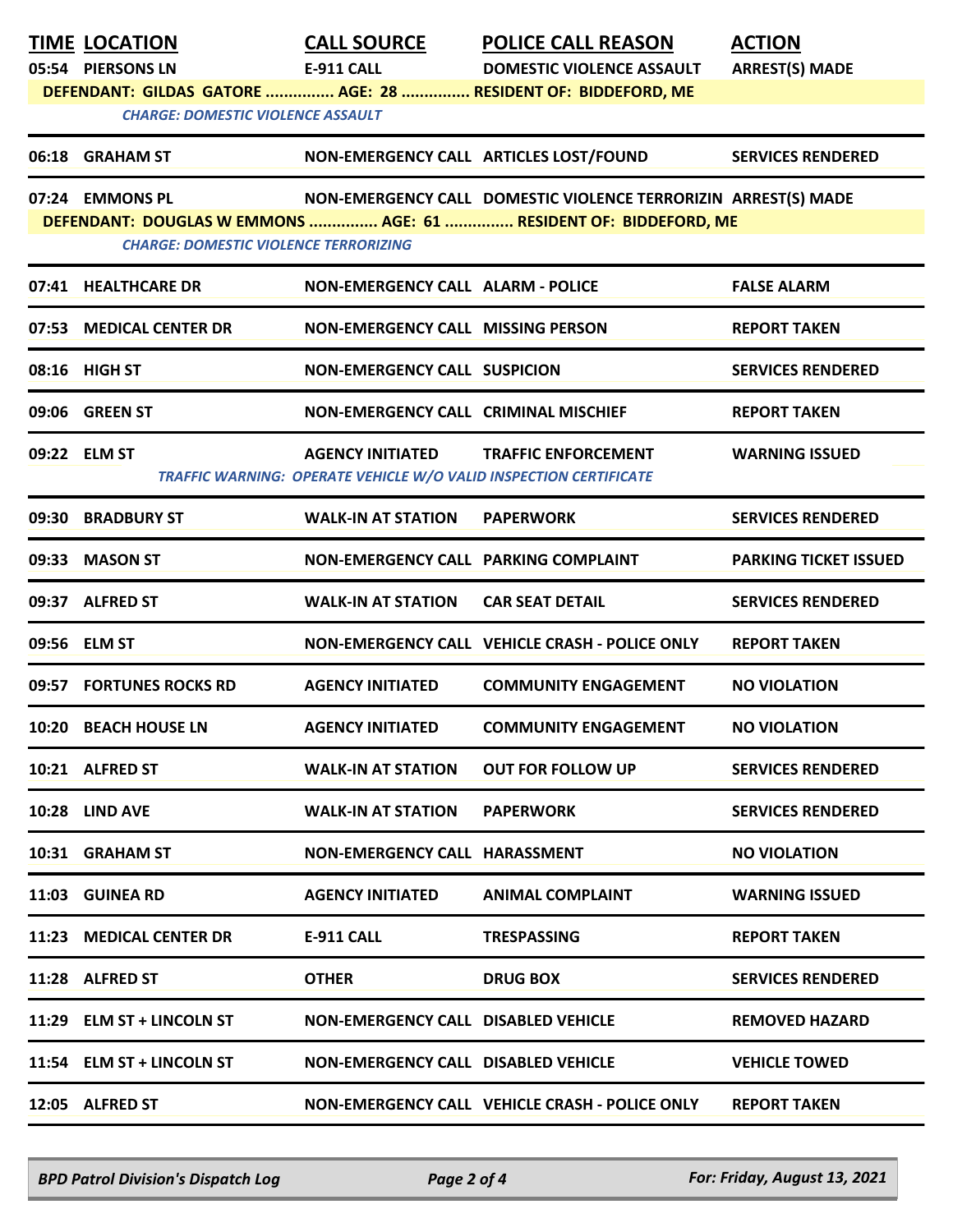## **TIME LOCATION CALL SOURCE POLICE CALL REASON ACTION**

**12:14 MARINER WAY NON-EMERGENCY CALL ANIMAL COMPLAINT SUMMONS ISSUED**

**DEFENDANT: VERONICA VANNY ............... AGE: 31 ............... RESIDENT OF: LAWRENCE, MA**

*CHARGE: ANIMAL CRUELTY - CONFINES DURING EXTREME HEAT/COLD* 

| 13:40 BOULDER WAY<br>NON-EMERGENCY CALL VEHICLE CRASH - POLICE ONLY<br><b>STATE FORM TAKEN</b><br>14:00 SHELTRA AVE<br><b>WALK-IN AT STATION</b><br><b>ANIMAL COMPLAINT</b><br><b>SERVICES RENDERED</b><br>14:11 ELM ST<br><b>AGENCY INITIATED</b><br><b>OUT FOR FOLLOW UP</b><br><b>SERVICES RENDERED</b><br><b>14:30 FORTUNES ROCKS RD</b><br><b>AGENCY INITIATED</b><br><b>COMMUNITY ENGAGEMENT</b><br><b>NO VIOLATION</b><br>14:45 ALFRED ST<br>NON-EMERGENCY CALL SHOPLIFTING<br><b>SERVICES RENDERED</b><br>14:48 MARINER WAY<br>NON-EMERGENCY CALL SHOPLIFTING<br><b>REPORT TAKEN</b><br>14:50 BEACH HOUSE LN<br><b>AGENCY INITIATED</b><br><b>COMMUNITY ENGAGEMENT</b><br><b>NO VIOLATION</b><br>14:57 ALFRED ST<br><b>AGENCY INITIATED</b><br><b>OUT FOR FOLLOW UP</b><br><b>SERVICES RENDERED</b><br><b>14:58 ALEXANDER DR</b><br><b>SERVICES RENDERED</b><br><b>NON-EMERGENCY CALL SUSPICION</b><br><b>15:08 HILL ST</b><br><b>NON-EMERGENCY CALL CIVIL COMPLAINT</b><br><b>CIVIL COMPLAINT</b><br>15:38 ALFRED ST<br><b>AGENCY INITIATED</b><br><b>ALL OTHER</b><br><b>SERVICES RENDERED</b><br><b>AGENCY INITIATED</b><br>15:55 GEORGE ST<br><b>OUT FOR FOLLOW UP</b><br><b>SERVICES RENDERED</b><br>16:14 GREEN ST<br><b>NON-EMERGENCY CALL SEX OFFENSES</b><br><b>REPORT TAKEN</b><br>16:17 ALFRED ST<br><b>WALK-IN AT STATION</b><br><b>COURT ORDERED CHECK IN</b><br><b>SERVICES RENDERED</b><br>16:33 GREEN ST<br><b>ARTICLES LOST/FOUND</b><br><b>AGENCY INITIATED</b><br><b>REPORT TAKEN</b><br>16:34 EMMONS PL<br>NON-EMERGENCY CALL ESCORTS / RELAYS<br><b>NEGATIVE CONTACT</b><br><b>16:46 FORTUNES ROCKS RD</b><br><b>AGENCY INITIATED</b><br><b>COMMUNITY ENGAGEMENT</b><br><b>SERVICES RENDERED</b><br>16:53 EMMONS PL<br>NON-EMERGENCY CALL OUT FOR FOLLOW UP<br><b>SERVICES RENDERED</b><br>17:25 GRAHAM ST<br>E-911 CALL<br><b>VEHICLE CRASH - POLICE ONLY</b><br><b>SERVICES RENDERED</b><br>17:32 BEACH HOUSE LN<br><b>AGENCY INITIATED</b><br><b>COMMUNITY ENGAGEMENT</b><br><b>SERVICES RENDERED</b><br><b>17:45 PINE ST</b><br>NON-EMERGENCY CALL ASSIST OTHER AGENCY<br><b>SERVICES RENDERED</b><br><b>ASSIST W/ VEHICLE FIRE</b><br>17:51 ELM ST<br>E-911 CALL<br><b>SERVICES RENDERED</b><br>17:58 MIDDLE ST<br>NON-EMERGENCY CALL PARKING COMPLAINT<br><b>UNFOUNDED</b> | <b>13:31 MAIN ST</b> | <b>AGENCY INITIATED</b> | <b>COMMUNITY ENGAGEMENT</b> | <b>NO VIOLATION</b> |
|---------------------------------------------------------------------------------------------------------------------------------------------------------------------------------------------------------------------------------------------------------------------------------------------------------------------------------------------------------------------------------------------------------------------------------------------------------------------------------------------------------------------------------------------------------------------------------------------------------------------------------------------------------------------------------------------------------------------------------------------------------------------------------------------------------------------------------------------------------------------------------------------------------------------------------------------------------------------------------------------------------------------------------------------------------------------------------------------------------------------------------------------------------------------------------------------------------------------------------------------------------------------------------------------------------------------------------------------------------------------------------------------------------------------------------------------------------------------------------------------------------------------------------------------------------------------------------------------------------------------------------------------------------------------------------------------------------------------------------------------------------------------------------------------------------------------------------------------------------------------------------------------------------------------------------------------------------------------------------------------------------------------------------------------------------------------------------------------------------------------------------------------------------------------------------------------------------------------------------------------------------------------------------------------------------------|----------------------|-------------------------|-----------------------------|---------------------|
|                                                                                                                                                                                                                                                                                                                                                                                                                                                                                                                                                                                                                                                                                                                                                                                                                                                                                                                                                                                                                                                                                                                                                                                                                                                                                                                                                                                                                                                                                                                                                                                                                                                                                                                                                                                                                                                                                                                                                                                                                                                                                                                                                                                                                                                                                                               |                      |                         |                             |                     |
|                                                                                                                                                                                                                                                                                                                                                                                                                                                                                                                                                                                                                                                                                                                                                                                                                                                                                                                                                                                                                                                                                                                                                                                                                                                                                                                                                                                                                                                                                                                                                                                                                                                                                                                                                                                                                                                                                                                                                                                                                                                                                                                                                                                                                                                                                                               |                      |                         |                             |                     |
|                                                                                                                                                                                                                                                                                                                                                                                                                                                                                                                                                                                                                                                                                                                                                                                                                                                                                                                                                                                                                                                                                                                                                                                                                                                                                                                                                                                                                                                                                                                                                                                                                                                                                                                                                                                                                                                                                                                                                                                                                                                                                                                                                                                                                                                                                                               |                      |                         |                             |                     |
|                                                                                                                                                                                                                                                                                                                                                                                                                                                                                                                                                                                                                                                                                                                                                                                                                                                                                                                                                                                                                                                                                                                                                                                                                                                                                                                                                                                                                                                                                                                                                                                                                                                                                                                                                                                                                                                                                                                                                                                                                                                                                                                                                                                                                                                                                                               |                      |                         |                             |                     |
|                                                                                                                                                                                                                                                                                                                                                                                                                                                                                                                                                                                                                                                                                                                                                                                                                                                                                                                                                                                                                                                                                                                                                                                                                                                                                                                                                                                                                                                                                                                                                                                                                                                                                                                                                                                                                                                                                                                                                                                                                                                                                                                                                                                                                                                                                                               |                      |                         |                             |                     |
|                                                                                                                                                                                                                                                                                                                                                                                                                                                                                                                                                                                                                                                                                                                                                                                                                                                                                                                                                                                                                                                                                                                                                                                                                                                                                                                                                                                                                                                                                                                                                                                                                                                                                                                                                                                                                                                                                                                                                                                                                                                                                                                                                                                                                                                                                                               |                      |                         |                             |                     |
|                                                                                                                                                                                                                                                                                                                                                                                                                                                                                                                                                                                                                                                                                                                                                                                                                                                                                                                                                                                                                                                                                                                                                                                                                                                                                                                                                                                                                                                                                                                                                                                                                                                                                                                                                                                                                                                                                                                                                                                                                                                                                                                                                                                                                                                                                                               |                      |                         |                             |                     |
|                                                                                                                                                                                                                                                                                                                                                                                                                                                                                                                                                                                                                                                                                                                                                                                                                                                                                                                                                                                                                                                                                                                                                                                                                                                                                                                                                                                                                                                                                                                                                                                                                                                                                                                                                                                                                                                                                                                                                                                                                                                                                                                                                                                                                                                                                                               |                      |                         |                             |                     |
|                                                                                                                                                                                                                                                                                                                                                                                                                                                                                                                                                                                                                                                                                                                                                                                                                                                                                                                                                                                                                                                                                                                                                                                                                                                                                                                                                                                                                                                                                                                                                                                                                                                                                                                                                                                                                                                                                                                                                                                                                                                                                                                                                                                                                                                                                                               |                      |                         |                             |                     |
|                                                                                                                                                                                                                                                                                                                                                                                                                                                                                                                                                                                                                                                                                                                                                                                                                                                                                                                                                                                                                                                                                                                                                                                                                                                                                                                                                                                                                                                                                                                                                                                                                                                                                                                                                                                                                                                                                                                                                                                                                                                                                                                                                                                                                                                                                                               |                      |                         |                             |                     |
|                                                                                                                                                                                                                                                                                                                                                                                                                                                                                                                                                                                                                                                                                                                                                                                                                                                                                                                                                                                                                                                                                                                                                                                                                                                                                                                                                                                                                                                                                                                                                                                                                                                                                                                                                                                                                                                                                                                                                                                                                                                                                                                                                                                                                                                                                                               |                      |                         |                             |                     |
|                                                                                                                                                                                                                                                                                                                                                                                                                                                                                                                                                                                                                                                                                                                                                                                                                                                                                                                                                                                                                                                                                                                                                                                                                                                                                                                                                                                                                                                                                                                                                                                                                                                                                                                                                                                                                                                                                                                                                                                                                                                                                                                                                                                                                                                                                                               |                      |                         |                             |                     |
|                                                                                                                                                                                                                                                                                                                                                                                                                                                                                                                                                                                                                                                                                                                                                                                                                                                                                                                                                                                                                                                                                                                                                                                                                                                                                                                                                                                                                                                                                                                                                                                                                                                                                                                                                                                                                                                                                                                                                                                                                                                                                                                                                                                                                                                                                                               |                      |                         |                             |                     |
|                                                                                                                                                                                                                                                                                                                                                                                                                                                                                                                                                                                                                                                                                                                                                                                                                                                                                                                                                                                                                                                                                                                                                                                                                                                                                                                                                                                                                                                                                                                                                                                                                                                                                                                                                                                                                                                                                                                                                                                                                                                                                                                                                                                                                                                                                                               |                      |                         |                             |                     |
|                                                                                                                                                                                                                                                                                                                                                                                                                                                                                                                                                                                                                                                                                                                                                                                                                                                                                                                                                                                                                                                                                                                                                                                                                                                                                                                                                                                                                                                                                                                                                                                                                                                                                                                                                                                                                                                                                                                                                                                                                                                                                                                                                                                                                                                                                                               |                      |                         |                             |                     |
|                                                                                                                                                                                                                                                                                                                                                                                                                                                                                                                                                                                                                                                                                                                                                                                                                                                                                                                                                                                                                                                                                                                                                                                                                                                                                                                                                                                                                                                                                                                                                                                                                                                                                                                                                                                                                                                                                                                                                                                                                                                                                                                                                                                                                                                                                                               |                      |                         |                             |                     |
|                                                                                                                                                                                                                                                                                                                                                                                                                                                                                                                                                                                                                                                                                                                                                                                                                                                                                                                                                                                                                                                                                                                                                                                                                                                                                                                                                                                                                                                                                                                                                                                                                                                                                                                                                                                                                                                                                                                                                                                                                                                                                                                                                                                                                                                                                                               |                      |                         |                             |                     |
|                                                                                                                                                                                                                                                                                                                                                                                                                                                                                                                                                                                                                                                                                                                                                                                                                                                                                                                                                                                                                                                                                                                                                                                                                                                                                                                                                                                                                                                                                                                                                                                                                                                                                                                                                                                                                                                                                                                                                                                                                                                                                                                                                                                                                                                                                                               |                      |                         |                             |                     |
|                                                                                                                                                                                                                                                                                                                                                                                                                                                                                                                                                                                                                                                                                                                                                                                                                                                                                                                                                                                                                                                                                                                                                                                                                                                                                                                                                                                                                                                                                                                                                                                                                                                                                                                                                                                                                                                                                                                                                                                                                                                                                                                                                                                                                                                                                                               |                      |                         |                             |                     |
|                                                                                                                                                                                                                                                                                                                                                                                                                                                                                                                                                                                                                                                                                                                                                                                                                                                                                                                                                                                                                                                                                                                                                                                                                                                                                                                                                                                                                                                                                                                                                                                                                                                                                                                                                                                                                                                                                                                                                                                                                                                                                                                                                                                                                                                                                                               |                      |                         |                             |                     |
|                                                                                                                                                                                                                                                                                                                                                                                                                                                                                                                                                                                                                                                                                                                                                                                                                                                                                                                                                                                                                                                                                                                                                                                                                                                                                                                                                                                                                                                                                                                                                                                                                                                                                                                                                                                                                                                                                                                                                                                                                                                                                                                                                                                                                                                                                                               |                      |                         |                             |                     |
|                                                                                                                                                                                                                                                                                                                                                                                                                                                                                                                                                                                                                                                                                                                                                                                                                                                                                                                                                                                                                                                                                                                                                                                                                                                                                                                                                                                                                                                                                                                                                                                                                                                                                                                                                                                                                                                                                                                                                                                                                                                                                                                                                                                                                                                                                                               |                      |                         |                             |                     |
|                                                                                                                                                                                                                                                                                                                                                                                                                                                                                                                                                                                                                                                                                                                                                                                                                                                                                                                                                                                                                                                                                                                                                                                                                                                                                                                                                                                                                                                                                                                                                                                                                                                                                                                                                                                                                                                                                                                                                                                                                                                                                                                                                                                                                                                                                                               |                      |                         |                             |                     |

*BPD Patrol Division's Dispatch Log Page 3 of 4 For: Friday, August 13, 2021*